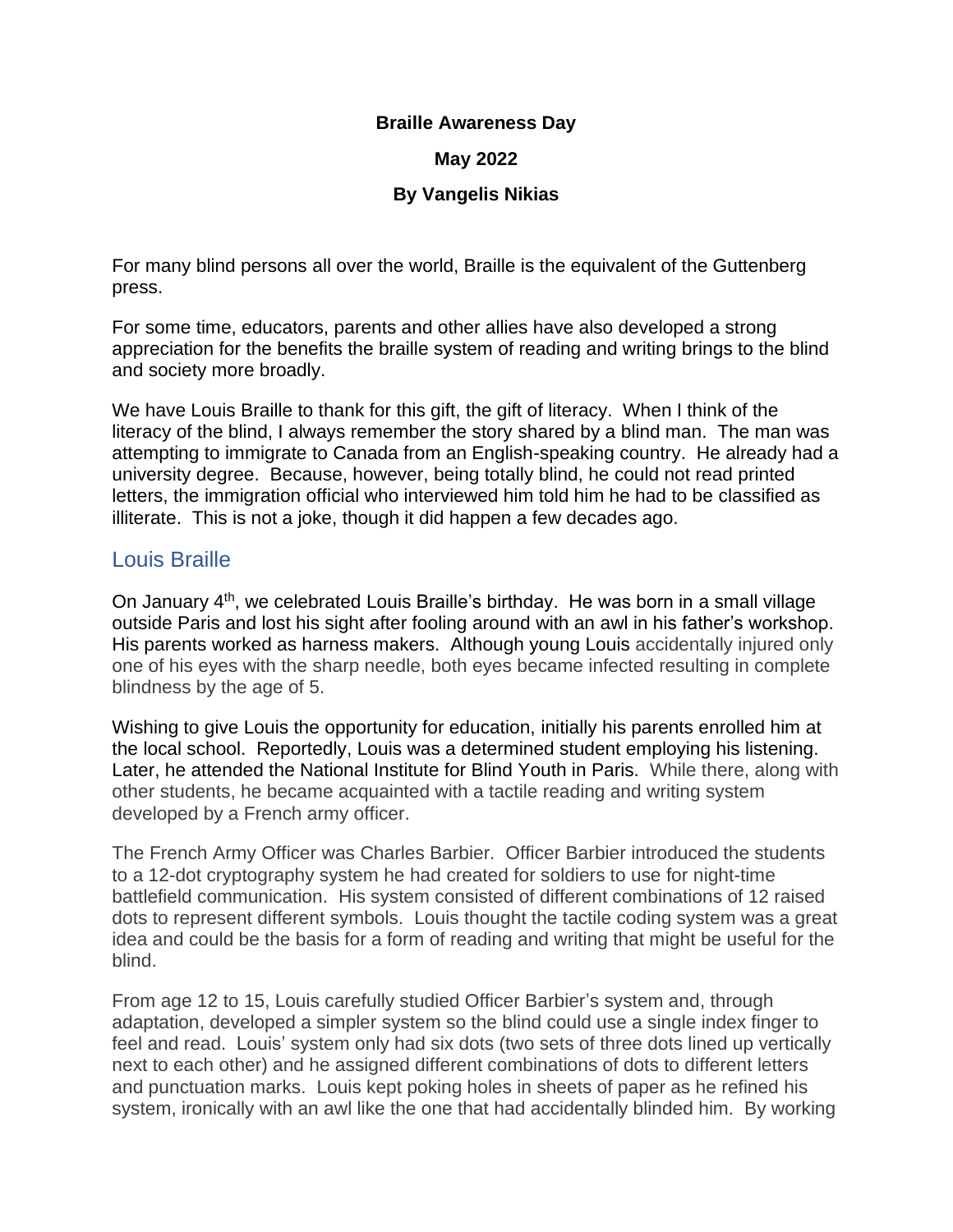on and adapting Officer Barbier's idea, Louis elaborated the braille system, a tactile reading and writing method of raised symbols.

The braille system was presented to Louis' peers for the first time in 1824. Louis and his classmates would no longer have to learn through the slow process of tracing huge raised print letters and numbers. Braille was supported by the Institute's director, until a new one arrived and banned it in 1840. The new director was afraid there would be no need for sighted teachers if everyone who was blind could read as a result of using braille.

# The War of the Dots

It is not possible to trace the history of the struggle to establish braille as a system of reading and writing in the remaining few minutes.

For our purposes today, it suffices to say that gradually and through a great deal of effort, blind persons prevailed in finally having braille adopted as a system of reading and writing. It is, undoubtedly, today preferred by a significant number of blind persons.

It is important to emphasize that braille is a tactile system of reading and writing. It is not, as sometimes people mistakenly believe, a new language.

The essence of braille is that a person can read it through touch. The combination of the dots produces letters, punctuation marks and other symbols.

Historically, the alternatives to braille were various formats of raised print letters. Usually, these were formats conceived and promoted by well-meaning sighted professionals.

The fundamental difference between braille and raised print letters is that whereas raised dots are usable by touch, raised print letters, though tactile, are designed to be perceived through sight.

The insistence of primarily sighted professionals that raised print letters should be the basis of literacy for the blind represents an early form of what today is called "ableism".

Throughout the 19<sup>th</sup> and early 20<sup>th</sup> centuries, both in Europe and in North America, various formats and variations of raised print letters were developed. In general, blind persons preferred braille. Ultimately, educators for the blind were convinced and supported the adoption of braille as the prevalent system of reading and writing.

Even S. Gridley Howe, an undisputed leader in the education of the blind, is an example of a sighted teacher initially favouring raised print letters. Howe is well-known for being the inaugural director of the first school for the blind in North America, which was established in Boston in 1829. One of Howe's major contributions was his belief in the education of deaf-blind persons. Helen Keller was a well-known beneficiary.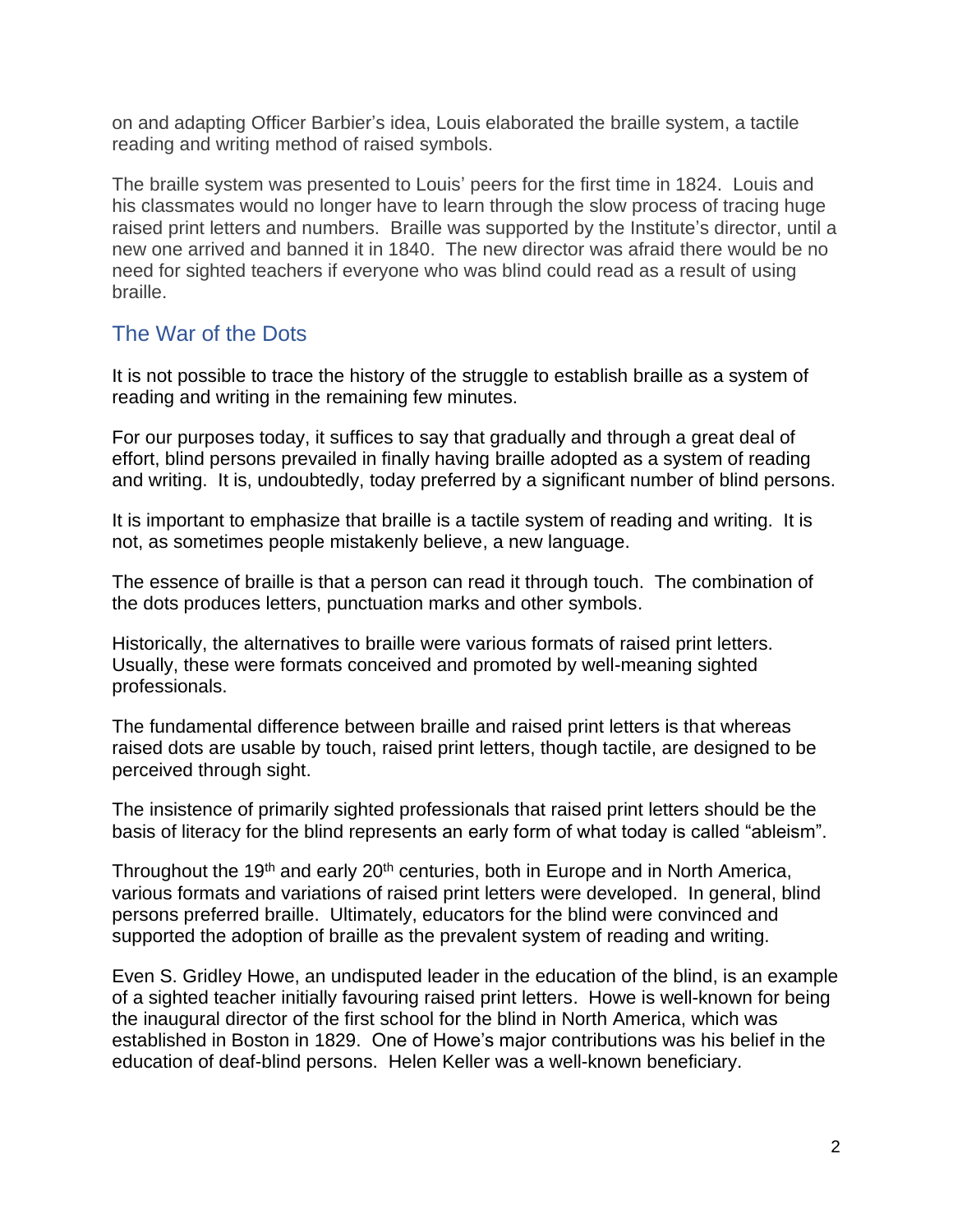Howe also developed the Boston system of raised print letters known as the Boston line letter. He tried to convince his blind students to accept it. It is interesting that, following field experience, he came around and became a strong proponent of braille.

# Some Further Observations

While I am looking forward to learning from the contributions and personal experience of my fellow presenters, I would like to share with you some further observations regarding braille. Let me start with a personal experience.

# **Privacy**

As indicated above, a system of reading based on raised representations of print symbols would be easily understood by a sighted reader. Braille, on the other hand, requires learning how to interpret the various combinations of dots. In this sense, especially early on, in addition to being a means of literacy and independence, braille provided a method of communication privacy. A personal story serves to illustrate this point.

I experienced braille-enabled privacy when I was a teenager, though I did not think about it then in those terms. I understood it later, in the early 1990's, while participating in an effort to revive braille in Canada.

During a summer school break in my village near the historic Sparta, in Greece, my father came home one evening and handed me an envelope. I opened it and realized it was a love letter in braille from a girl who had started flirting with me in the school for the blind.

I can only imagine what would have happened if my would-be girlfriend had somehow managed to get one of her sighted friends to write a few words to keep our teenage flame alight. The village postman would have handed the letter to my father who would have read it. Attempting to maintain his standard of paternal rectitude, he would have admonished me severely. A terrible quarrel would have ensued with unpredictable ramifications. As it happened, thanks to braille, my austere father had no clue about what those dots conveyed. My would-be girlfriend and I were able to maintain the privacy of our communication, while keeping my dear old Spartan father in ignorant bliss!

# Active Reading

Blind persons, experienced with both reading in braille and listening to material, report that reading in braille is more effective for comprehension, for grasping information and for absorbing spelling and syntaxes.

Recently, I observed that I had to work to maintain my alertness and comprehension while reading a very interesting book by listening to it through a screen reader producing synthetic speech. It was late in the evening and I was somewhat tired.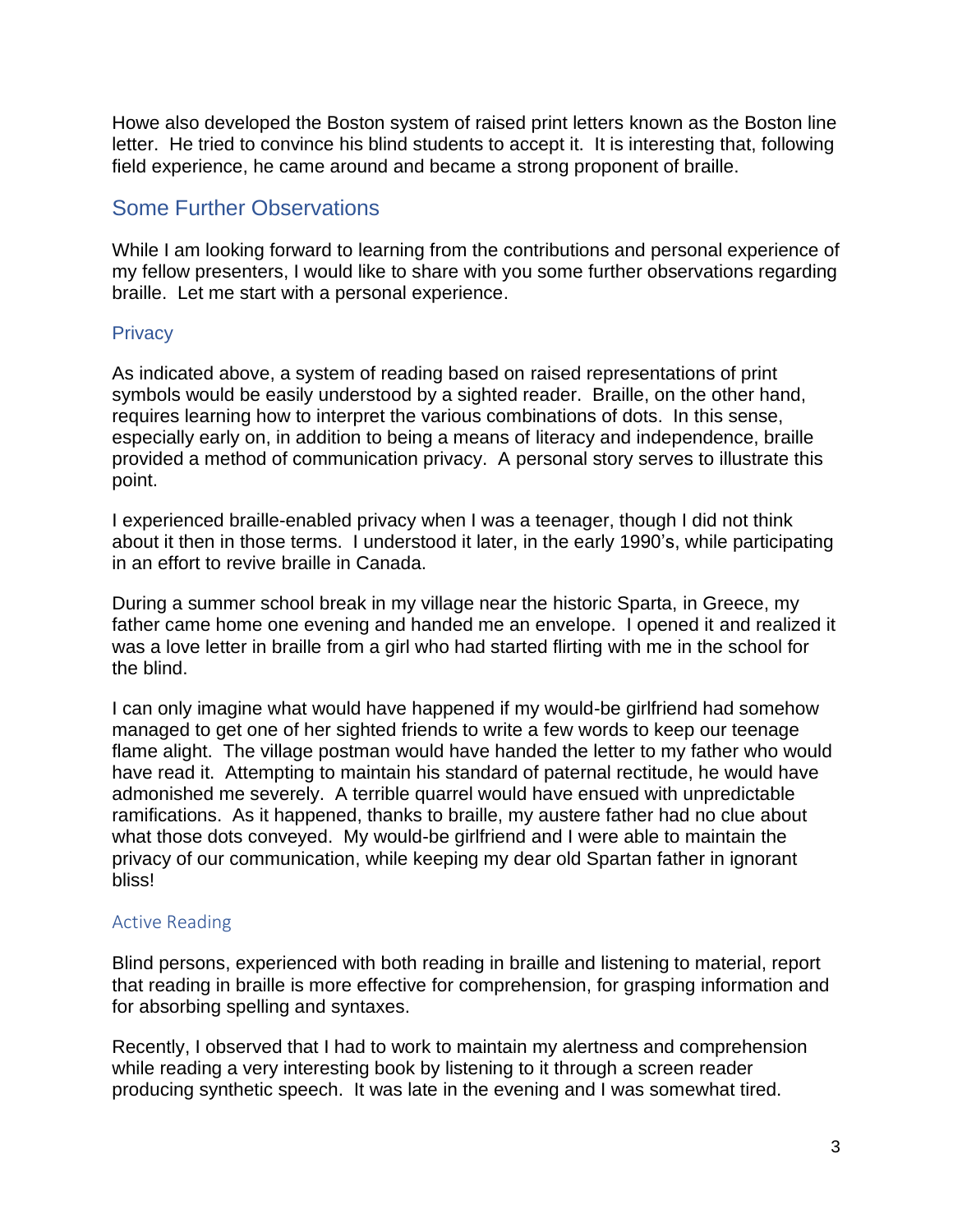As it was important to finish the book, I decided to switch to reading in braille. My comprehension improved. I did not have to work as hard to maintain my alertness. I concluded that the process of moving the refreshable braille display and my fingers across the display itself contributed to my improved reading experience.

Many braille users notice the same phenomenon.

This, of course, does not mean that blind people who, for whatever reason, have not learned or do not use braille, do not have rewarding and productive reading experience through listening.

## Refreshable Braille Technology: Unlimited Possibilities

Today, technological progress makes access to braille better than ever before in history. Using my refreshable braille display connected either to my computer or iPhone, I can easily and quickly read a huge variety of documents in any of the three languages I use.

A very revolutionary technological development promises to make access to graphical representations available too in the very near future.

In fact, at this point, I want to acknowledge and thank my director, Margaret Hill, for her support in obtaining my braille display, Mantis, which I am using to make this presentation today.

I will let my knowledgeable and expert co-panelists speak about refreshable braille and other technology-enabled developments.

#### Tactile Money

Some of you may have noticed the braille cells on Canadian paper currency.

The application of braille, in which I participated more than 20 years ago, arguably renders Canadian paper money the most accessible in the world. It enables totally blind persons to easily and independently identify the denomination of paper money in their hands.

#### Steady Recognition and Progress

Braille users now enjoy the benefits of braille. Braille also receives a great deal of support in practice and in principle, if not always the required resources.

Emblematic of the above statement is the inclusion of braille in the Convention on the Rights of Persons with Disabilities.

The Convention was the first United Nations Human Rights Instrument of the twentyfirst century. It refers to braille several times. In article 2, it is mentioned as a form of communication. In article 9, it is set out as an accessibility means. In article 21, States Parties undertake to use braille as a means of official communication.